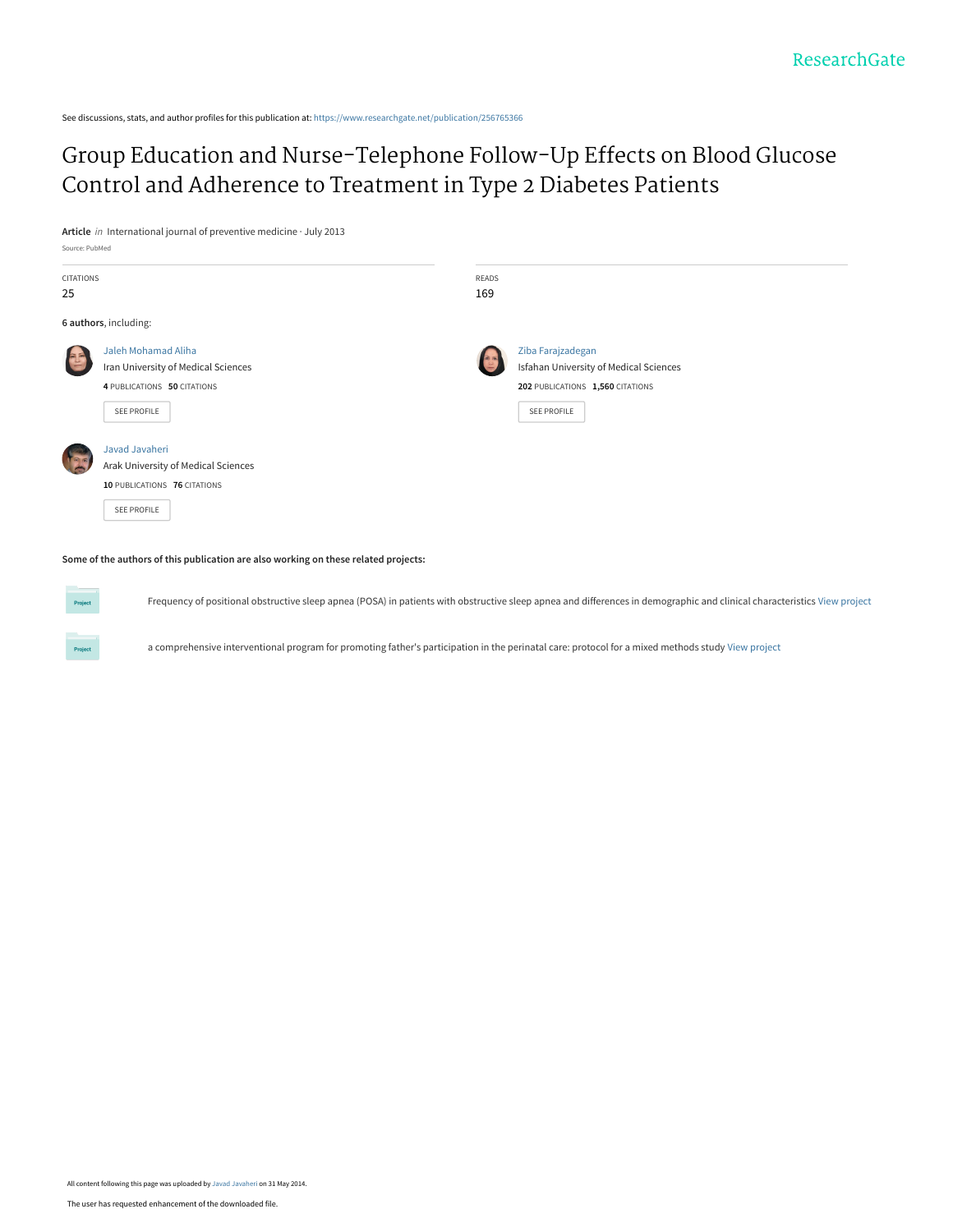

# **Group Education and Nurse‑Telephone Follow‑Up Effects on Blood Glucose Control and Adherence to Treatment in Type 2 Diabetes Patients**

Jaleh M. Aliha, Mina Asgari<sup>1</sup>, Feridone Khayeri, Majid Ramazani<sup>2</sup>, Ziba Farajzadegan<sup>3</sup>, Javad Javaheri<sup>4</sup>

Faculty member of Nursing & Midwifery School, Tehran University of Medical Sciences ,Tehran, Iran, 1 Nursing Instructor, Master Science of Nursing (MSN), School of Nursing & Midwifery, Arak University of Medical Sciences, Arak, Iran, 2 Department of Internal Medicine, Baqiyatallah University of Medical Sciences, Tehran, Iran, 3 Department of Community Medicine, School of Medicine, Isfahan University of Medical Sciences, Isfahan, Iran, 4 Chief Expert of NCD Department, Arak University of Medical Sciences, Arak, Iran

#### **Correspondence to:**

Mrs. Mina Asgari, School of Nursing and Midwifery, Arak University of Medical Sciences, Arak, Iran. E‑mail: mina5041@yahoo.com

#### **Date of Submission:** Dec 24, 2011

**Date of Acceptance:** Mar 30, 2012

**How to cite this article:** Aliha JM, Asgari M, Khayeri F, Ramazani M, Farajzadegan Z, Javaheri J. Group education and nurse-telephone follow-up effects on blood glucose control and adherence to treatment in type 2 diabetes patients. Int J Prev Med 2013;4:797-802.

#### **ABSTRACT**

**Background:** Training and continuous dynamic communication between patients and health professionals in chronic diseases like diabetes, is important. The aim of this study is to evaluate the effects of diabetes self‑care group education and nurse‑ telephone follow‑up on glycemic control and compliance with treatment orders in patients with type 2 diabetes attending to diabetes clinic in khomein.

**Methods:** In this clinical trial, 62 patients with type 2 diabetes who attending to the diabetes clinic selected and were randomly assigned to experiment and control groups. Self-care group education was applied for case group  $(n = 31)$  and they were followed up using telephone calls for 12 weeks by a nurse. The control group  $(n = 31)$  received the conventional management. Demographic characteristics, compliance with treatment recommendations (diet, drug use, exercise) and blood glucose control indices were recorded before and after interventions. Data were analyzed by SPSS software version 16 using independent *t*‑test, paired *t*‑test, Chi‑square test, non‑parametric tests, mixed model (ANOVA + repeated measure) and ANCOVA.

**Results:** The mean age of intervention and control groups was  $50.9 \pm 7.3$ and  $55.1 \pm 10.1$  years, respectively. Blood glucose indices (FBS, 2 hpp BS, Hb A1C) were improved in both case and control group after intervention but it was only statistically significant in case group  $P > 0.0001$ . During study, percentage of patients with very good compliance in control group decrease from 12.5% to zero  $(0\%)$ , whereas in experiment group these amounts increase from  $6.5\%$  to  $90.3\%$  *P* > 0.0001.

Conclusions: According to the results of the current study self-care group education and 12 weeks follow‑up by a nurse using telephone causes significant improvement in metabolic parameters and adherence to treatment recommendations in diabetic patients.

**Keywords:** Adherence, diabetes control, group education, nurse‑telephone follow‑up

### **INTRODUCTION**

Diabetes is the most common chronic metabolic disorder that is full of progressive and debilitating complications, involve 6-15% of the population. $[1]$  and it is the main cause of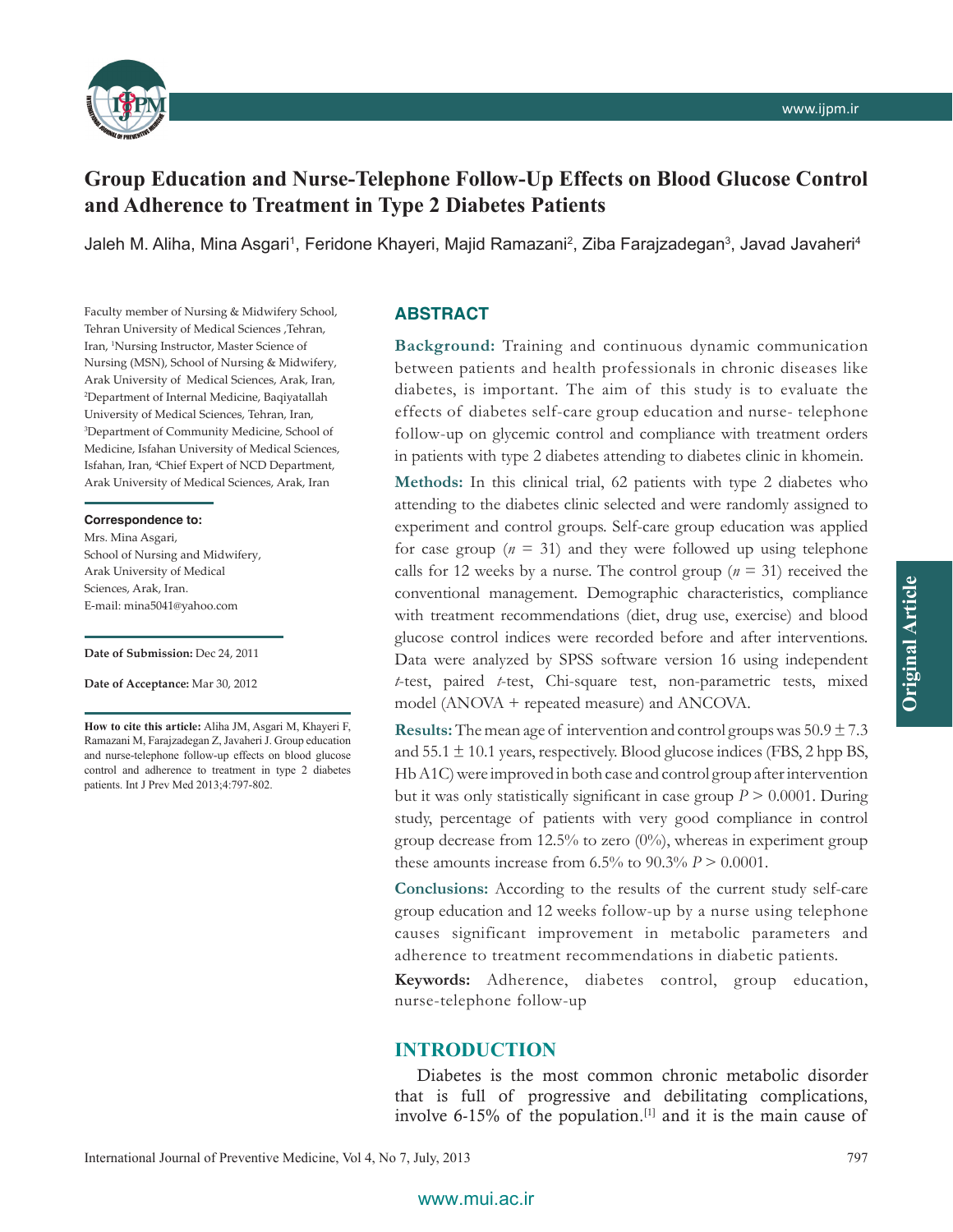blindness, end‑stage renal disease, dialysis and amputation.[2] Type 2 diabetes include 90‑95% of all cases of diabetes that occurs in adulthood and influenced by lifestyle.[3] Studies have shown that adequate control of blood glucose in diabetic patients is very important and could prevent or delay different complications of disease so that it is estimated with every 1% reduction in glycosilated hemoglobin (HbA1C) 37% of microvascular and 21% of macrovascular complications will be reduced.[4]

Chronic course of diabetes disease together with its influences on all aspects of patient life and high expenditure for health services justify conducting multiple studies with aim of finding effective ways for disease control. Recent studies show in spite of educational programs, misunderstanding of disease and its control are common among diabetic patients.[5] Research had been shown that adherence to treatment recommendations has the most effect on diabetic patients' metabolic control, therefore support of diabetic patients which have many self-care problems in addition to educational programs, implementation of an appropriate follow-up plan for strengthening knowledge, improve attitude and behavior toward adherence enhancement to treatment recommendations will be necessary.<sup>[6]</sup> Some research studies, which used different telemedicine strategies, represent positive effects on blood glucose control and such interventions cause reduction or prevention of chronic diabetes complications.[7]

Because telephone has a widespread utilization among people, telephone centered programs in particular, would be a successful method for transporting management care services of diabetic patients to their homes through which blood glucose control could be improved. In fact utilization of telephone follow‑up for delivery of cares not only decrease expenses and facilitate accessibility to effective services, but also cause promotion of patient‑provider relationships and elimination of time or place problems related to patient education.[8]

There has been studies, to examine the effect of education and patient follow‑up in various way. Kim and Oh have shown in their study that patient education and telephone follow‑up lead to significant effect upon metabolic control.<sup>[9]</sup>

But in other study, the effect of these interventions was not so clear, for example in Wong's study the A1c reduction and diet and drug adherence scores were not significant statistically.<sup>[10]</sup>

In addition to the fact that increasing adherence to treatment recommendations may be cause to better control of diabetes and its complications, until now there is rare study to engage in diabetic patient adherence to treatment recommendations in Iran. Take into account this truth that education to diabetic patient alone do not guarantee adherence to therapeutic regimen, thus we decide to examine the nurse‑ telephone follow‑up approach for metabolic control improvement and adherence enhancement of diabetic patients to treatment recommendations in a trial. The aim of this study is to examine the effectiveness of group education and nurse‑telephone follow‑up in controlling blood glucose and increasing adherence to treatment recommendations.

## **METHODS**

This study was a randomized controlled clinical trial, in patients with diabetes type II attend to Khomein's diabetes clinic in 1389 year (2010). This study is subject to permission from the Research Council and Ethics Committee of Nursing and Midwifery School of Tehran University of Medical Sciences.

In this study, group education and nurse-telephone follow-up calls were as independent variables, and fasting blood sugar (FBS), blood glucose 2 h after meals (2 hpp BS), glycosylated hemoglobin (Hb A1C) and the patient's adherence to treatment programs as dependent variables. For data gathering, a two part questionnaire was used derived from Cheri Ann Hernandez study. This questionnaire was made of individual and sociodemographic information section and 13 questions about adherence to treatment recommendations.

Response to questions were classified as likert spectrum consist of always (all of week), often (4‑5 days a week), sometimes (at least three days a week), rarely (1‑2 days a week) and never (not once a week).

The validity of the questionnaire was determined using content and face validity (10‑member expert panel and the ethics committee examination) and its reliability through Cronbach's alpha. Second part of questionnaire was related to adherence score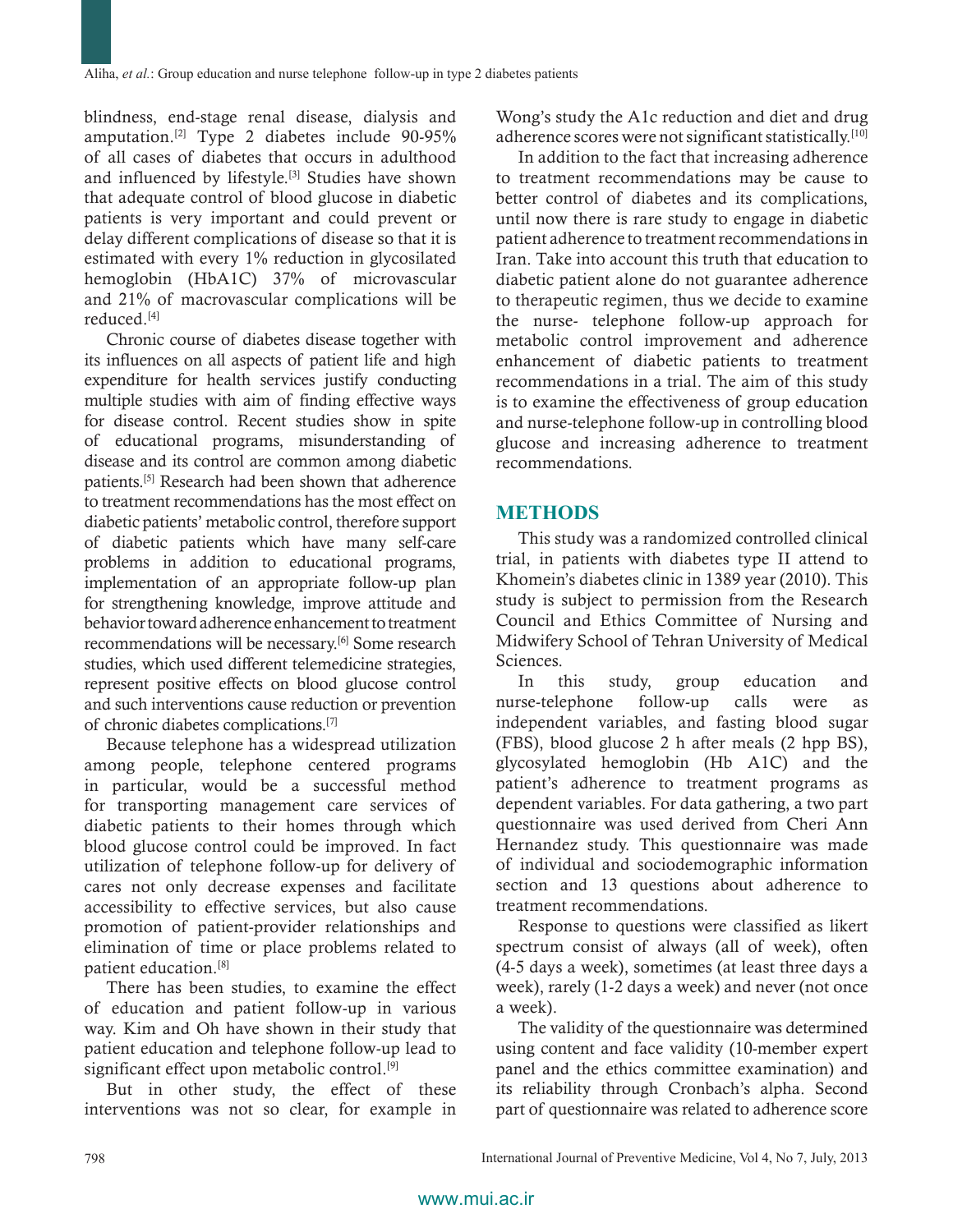determination. In total this section had 65 points and classification scores of this part were unfavorable (14‑27), some favorable (28‑40), favorable (41‑52), very favorable (53‑65) respectively. Information on disease duration and type of treatment and test results (FBS, 2 hpp BS, Hb A1C) was also recorded before and after the interventions.

The study samples were determined by reliability of 99% and with 95% power test, 62 samples entered study according to the probability of loss. The inclusion criteria were completed informed consent to participate in the study, access to telephones, lack of difficulty in speech, hearing and vision and absence of diseases associated with physical and mental illness. Exclusion criteria were hospital admission during study, changing treatment protocol, presenting with DKA (diabetic ketoacidosis) or NKHSS (nonketotic hyperosmolar syndrome), catching an infectious disease and go to journey or departure from city. Thus, 62 patients were randomly selected. The participants in the study were randomly assigned to two groups, experiment  $(n = 31$  patients) and controls  $(n = 31$  patients). In experiment group interventions consist of; two educational session lasting 60 min in two consecutive day about diabetes and its complications, importance and ways of self-care in diabetes, correct insulin injection, self monitoring blood glucose (SMBG) in home, emergent measures in hypoglycemia, regular use of drugs, diet in diabetes and significance of exercise and physical activity for diabetic patients.

Educations were in two route, directly by using a combination of lectures, face to face method, film demonstration and indirect method by booklet presentation to patients. This group of patients followed up 16 times by trained diabetes nurse of clinic through telephone (in first 4 weeks, 2 calls per week and for the remaining 8 weeks one calls every one week). Finally, patients were followed up for 3 month. In each call, patients in experimental group were asked about adherence to diet, drugs usage, exercise, self monitoring blood glucose (SMBG) at home, and possible questions raised on behalf of patients, had been responded instantly. During intervention period control group has been received conventional care and usual education for diabetic patients.

Collected data were analyzed by SPSS software version 16 using independent *t*‑test, paired *t*‑test, Chi‑square test, non‑ parametric tests, mixed model (ANOVA + repeated measure) and ANCOVA.

# **RESULTS**

Mean age at experiment and control groups were  $50.9 \pm 7.3$  and  $55.1 \pm 10.1$  years, respectively. In experiment group, 57.1% and in the control group 42.9% were men. At the start of study, participants in both group were identical on all characteristics except job status, duration of diabetes affliction and fasting blood sugar[Tables 1 and 2]. The amount of Hb A1c, FBS, 2 hpp BS before and after interventions in both groups are shown in [Table 3].

At the end of study, FBS reduced in both control and experiment group that was significant statistically (*P*<0.008) but in control group, 2hppBS and glycosylated hemoglobin levels (Hb A1c) had no significant change ( $P < 0.185$ ,  $P < 0.198$ ). whereas in experimental group these measures were substantially decreased so that show 66 mg/dl and 1.4% decline for 2 hpp BS and Hb A1c, respectively  $(P < 0.0001)$ .

| <b>Variable</b>          | <b>Experiment</b> | Control    | $P$ value |
|--------------------------|-------------------|------------|-----------|
|                          | group $\%$        | group $\%$ |           |
| Age group                |                   |            |           |
| $<$ 40                   | 66.7              | 33.3       | 0.8       |
| 40-49                    | 55.6              | 44.4       |           |
| 50-59                    | 57.1              | 42.9       |           |
| >60                      | 23.1              | 76.9       |           |
| <b>Sex</b>               |                   |            |           |
| Female                   | 48.9              | 51.1       | 0.762     |
| Male                     | 57.1              | 42.9       |           |
| Marriage status          |                   |            |           |
| Married                  | 49.2              | 50.8       | 0.5       |
| Single                   | 66.7              | 33.1       |           |
| <b>Educational</b> level |                   |            |           |
| Illeterate               | 43.8              | 56.2       | 0.5       |
| Primary                  | 46.7              | 53.3       |           |
| Up to diploma            | 71.4              | 28.6       |           |
| Diploma and more         | 62.5              | 37.5       |           |
| Job status               |                   |            |           |
| Public                   | 81.8              | 18.2       | $0.037*$  |
| Homemaid                 | 45.7              | 54.3       |           |
| Private                  | 20                | 80         |           |

**Table 1:** Sociodemographic characteristics of patients in the study before interventions

\*Significant at <0.05 level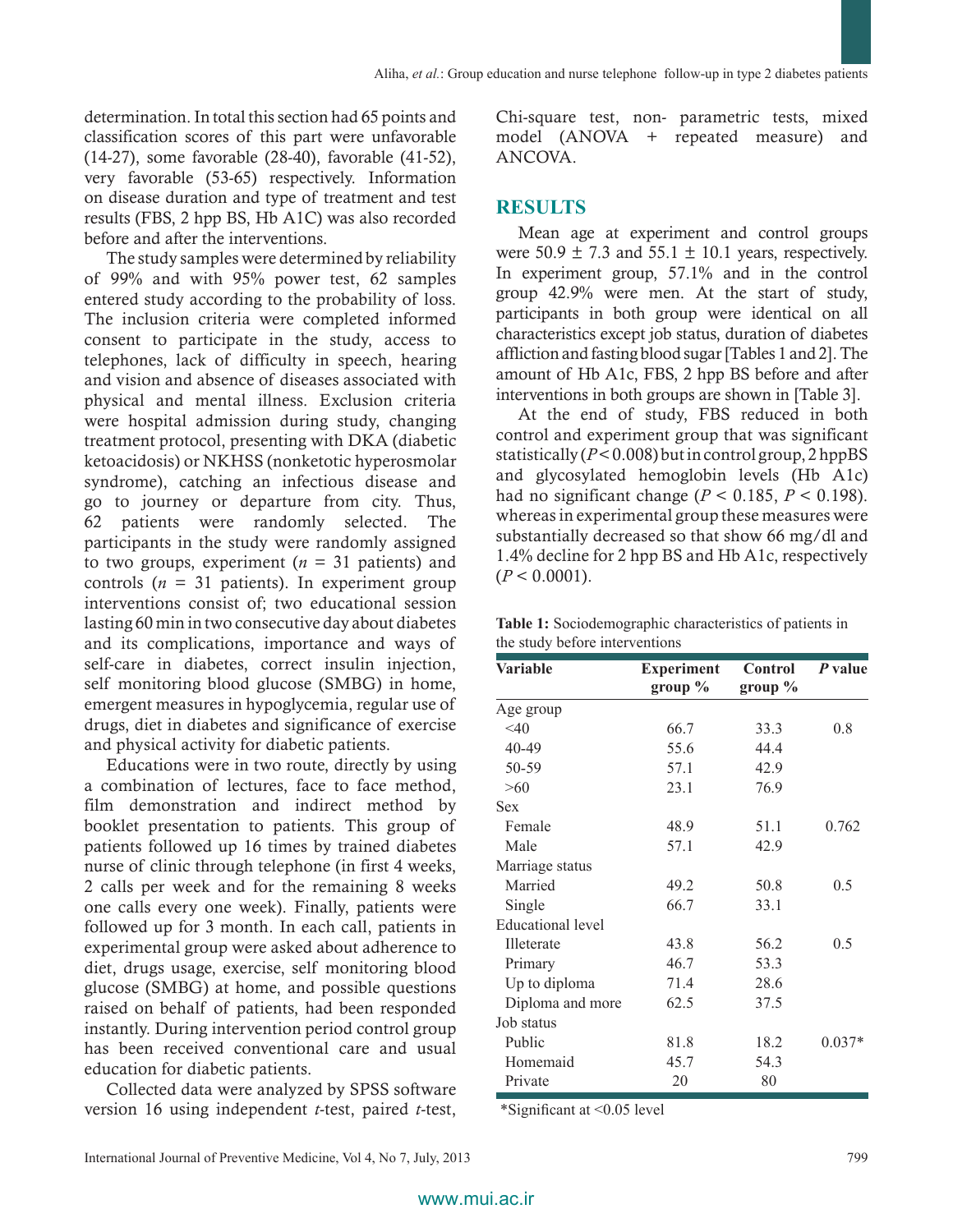There are no cases in unfavorable group according to adherence score classification (14‑27).

Chi‑square test showed significant difference in adherence score categories before and after interventions in experiment group (*P* < 0.0001), but no significant change in control group ( $P < 0.123$ ).

|                             | Table 2: Patients' characteristics in experiment and control |
|-----------------------------|--------------------------------------------------------------|
| groups before interventions |                                                              |

| <b>Variable</b>         | <b>Experiment</b> | Control        | P value  |
|-------------------------|-------------------|----------------|----------|
|                         | group             | group          |          |
| <b>BMI</b>              | $27.6 \pm 3.9$    | $27.6 \pm 3.9$ | 0.955    |
| Diabetes duration       | $7.1 \pm 4.8$     | $10.3 \pm 7.3$ | $0.049*$ |
| History of diabetes     |                   |                | 1        |
| in family $(\% )$       |                   |                |          |
| $\rm No$                | 29                | 71             |          |
| Yes                     | 71                | 29             |          |
| DM regimen $(\% )$      |                   |                | 0.273    |
| <b>OHA</b>              | 52.1              | 47.9           |          |
| $OHA+Insulin$           | 57.1              | 42.9           |          |
| Insulin                 | 16.7              | 83.3           |          |
| DM complication $(\% )$ |                   |                | 0.086    |
| N <sub>0</sub>          | 45.2              | 16.1           |          |
| <b>HTN</b>              | 9.7               | 12.9           |          |
| Dyslipidemia            | 19.4              | 16.1           |          |
| HTN+Dyslipidemia        | 25.8              | 51.6           |          |
| Proteinuria             | 3.2               | 0.0            |          |
| Drug history (%)        |                   |                | 0.066    |
| $\rm No$                | 48.4              | 16.1           |          |
| <b>HTN</b>              | 9.7               | 12.9           |          |
| Dyslipidemia            | 16.1              | 16.1           |          |
| HTN+Dyslipidemia        | 25.8              | 51.6           |          |
| Others                  | 31.0              | 31.0           |          |

\*Significant at <0.05 level, BMI: Body mass index, OHA=Oral hypoglycemic agent, HTN=hypertension, DM=Diabetes mellitus

In experimental group, before interventions 6.5% of patients were in most favorable adherence category (score 53‑65) but at the end of study it was growing to 90.3%, this is very interesting and confirm that these type of interventions are very effective [Table 4].

For advanced analysis, General linear Model (GLM) and Mixed Model (repeated measure + ANOVA) were used. The result of these analyses had been shown in [Table 3]. It is necessary to mention that overall there was an interaction effect for Group and Time variables  $(P < 0.0001)$ , but univariate table showed in fact only for 2 hppBS and Hb A1c it is meaningful. It mean that in two measurements (before and after intervention) in control group amount of 2 hppBS and Hb A1c had no significant changes but for experiment group it was decreased significantly.

For controlling confounder variables, ANCOVA (Analysis of Covariance) were used. Age, BMI, diabetes duration, FBS1, 2 hppBS1 and HbA1C1 variables had been entered to model as covariates. ANCOVA were known FBS1, 2 hppBS1 and HbA1C1 as significant confounders. After adjusting for effects of confounders, comparison of adjusted means in two groups, again remained significant for FBS2, 2 hppBS2, HbA1C2 (*P* < 0.008, *P* < 0.006, *P* < 0.0001) respectively.

### **DISCUSSION**

The aim of this study was to determine the effects of group education together with telephone follow‑up on the blood sugar levels and adherence to treatment plan in type 2 diabetic patients. In the present study, educational interventions and

|  |  |  | Table 3: Comparison of blood glucose indices before and after interventions in experiment and control groups |  |  |  |  |  |  |  |
|--|--|--|--------------------------------------------------------------------------------------------------------------|--|--|--|--|--|--|--|
|--|--|--|--------------------------------------------------------------------------------------------------------------|--|--|--|--|--|--|--|

| <b>Variables</b> | <b>Pretest</b><br><b>Posttest</b> |               | F(P)                    |                       |                 |  |
|------------------|-----------------------------------|---------------|-------------------------|-----------------------|-----------------|--|
|                  | $(Mean \pm SD)$                   | (Mean±SD)     | Group (between effects) | Time (within effects) | Group×Time      |  |
| <b>FBS</b>       |                                   |               | $10.26(0.002*)$         | $25.86(0.000*)$       | 1.29(0.260)     |  |
| Experiment       | $182 \pm 51.9$                    | $144\pm 40$   |                         |                       |                 |  |
| Control          | $212\pm 63.9$                     | 189±48        |                         |                       |                 |  |
| 2 hpp BS         |                                   |               | 0.183(0.670)            | $28.76(0.000*)$       | $10.31(0.002*)$ |  |
| Experiment       | $288 \pm 85.4$                    | $222 \pm 73$  |                         |                       |                 |  |
| Control          | $273 \pm 90.1$                    | $256 \pm 100$ |                         |                       |                 |  |
| $HbA1C$ (%)      |                                   |               | 3.08(0.084)             | $76.25(0.000*)$       | $47.84(0.000*)$ |  |
| Experiment       | $9.7 \pm 1.4$                     | $8.3 \pm 1.3$ |                         |                       |                 |  |
| Control          | $9.7 \pm 1.5$                     | $9.6 \pm 1.4$ |                         |                       |                 |  |
|                  |                                   |               |                         |                       |                 |  |

\*Significant at <0.05 level, FBS=Fasting blood sugar, HbA<sub>1</sub>C=Glycosilated hemoglobin, 2hppBS: 2 hour postprandial blood sugar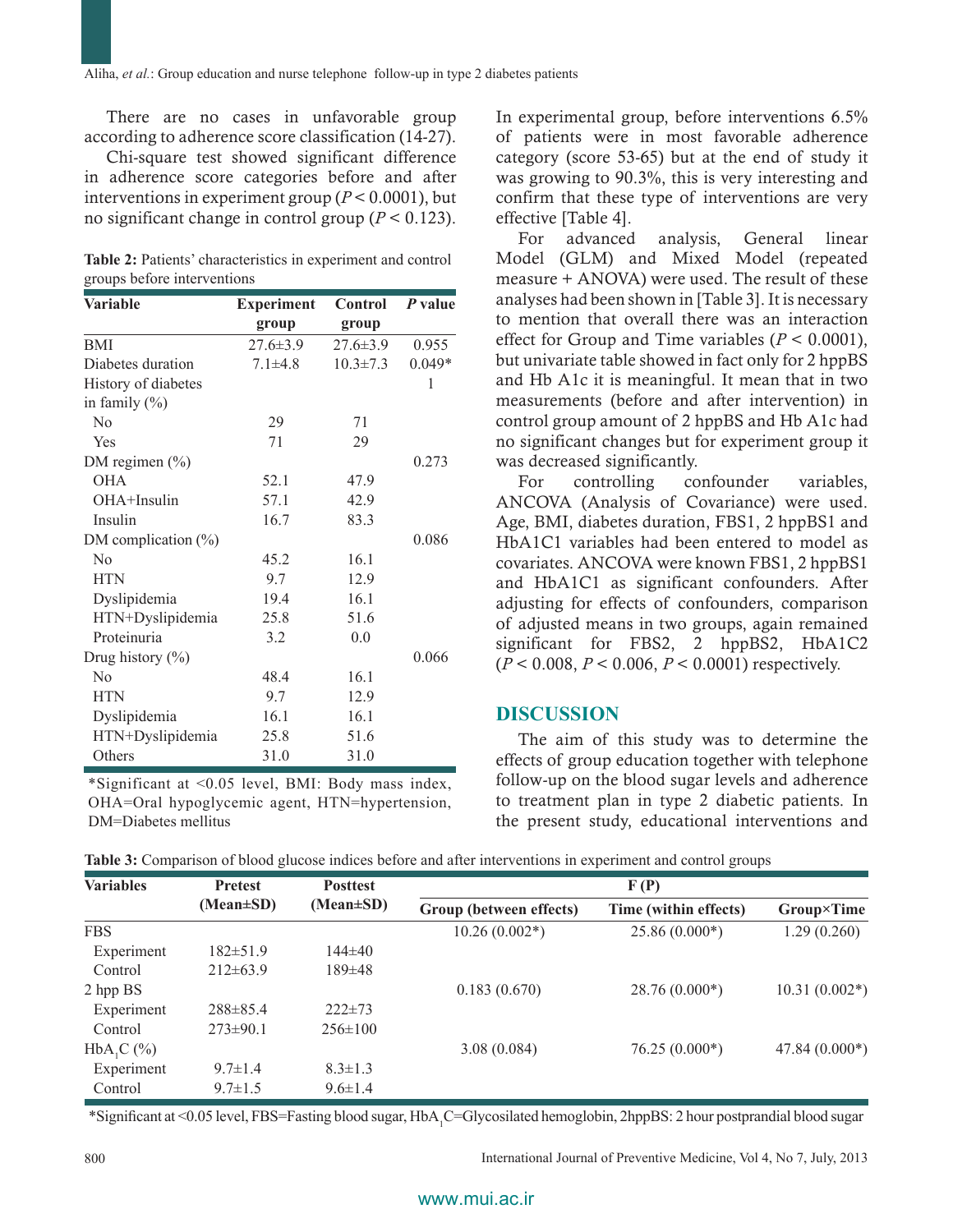| and control groups                   |                          |                                  |
|--------------------------------------|--------------------------|----------------------------------|
| <b>Adherence score</b><br>categories | <b>Experiment</b><br>(%) | Control $(\% )$<br>$\aleph^2(P)$ |
| Before interventions                 |                          | 4.19(0.123)                      |
| Some favorable (28-40)               | 38.7                     | 16                               |
| Favorable (41-52)                    | 54.8                     | 71                               |
| Very favorable (53-65)               | 6.5                      | 29                               |
| After interventions                  |                          | 51.24 (0.0001)                   |
| Some favorable (28-40)               |                          | 16.1                             |
| Favorable (41-52) very               | 97                       | 83.9                             |
| Favorable (53-65)                    | 90.3                     |                                  |
|                                      |                          |                                  |

**Table 4:** Comparison of adherence to treatment score categorization before and after interventions in experiment and control groups

12 weeks telephone follow‑up cause 1.4% reduction on glycosylated hemoglobin level (Hb A1c) in experiment group, also during study percentage of patients with very good compliance in control group decrease from  $12.5\%$  to zero  $(0\%)$ , whereas in experiment group these amounts increase from 6.5% to 90.3%, these findings indicates the impact of appropriate interventions, which applied and will be definitely result in preventive effects in the long term. Based on the results of this study, group education and 12 weeks telephone follow‑up by a nurse trained in diabetes, improves metabolic control and adherence to treatment recommendations in diabetic patients.

In some studies, such as Rakhshandehroo and colleagues integrated training programs, will improve significantly knowledge, attitude and performance in diabetic patients and may improve their metabolic control.<sup>[11]</sup>

In Kim and his colleagues study, telephone intervention for three months in experiment group reduced glycosylated hemoglobin level about 1.2% and increase adherence to diet regimen significantly in diabetic patients, these results are consistent with present study.[9] Sung and Kim study in south Korea showed combination of educational intervention with telephone counseling and follow‑up lead to blood glucose control and improvement of self‑ management or self‑ care of diabetic patients.[12] These findings confirm results of our study.

According to Nesari and colleagues research in Iran in 1386 (2007) year, with aim of examining the effect of tele‑nursing on diabetic patients adherence to diet regimen, after diet counseling and self‑ care educations with 12 week calls follow‑up, results showed reduction of Hb A1c level and increase of adherence to diet significantly in intervention group.[13]

These findings match with our study, although in present study we identify complete adherence effects to treatment plan including diet, exercise and drug use components. Nevertheless there are some evidence that show adverse results, for example in pietti study after self-care education to diabetic patients through telephone calls and follow-up every 2 week for 12 month, in experiment group a better adherence to treatment were observed but there is no significant change for Hb A1c compare to before intervention.<sup>[14]</sup> Also in the study of Wong and colleagues with aim of examining nurse‑ telephone follow up effects on diabetic patients, results showed no statistically significant reduction in level of Hb A1c and only significant improvement in exercise adherence score but not for diet or drug adherence scores.[10] According to two recent study results, nurse‑ telephone follow‑up could not show acceptable change on blood sugar level and have controversial effects on adherence scores in diabetic patients.

## **CONCLUSIONS**

The significance of this study is that can show implementation of group education and nursetelephone follow‑up for 3 month would result in improvement of blood sugar control and adherence to treatment recommendations (diet, exercise, drugs) in diabetic patients.

Some limitations of the current study are the relatively small sample size and single blindness (only patients) of trial and to some extent short period for patients follow-up.

## **Suggestions**

Given the chronic nature of diabetes that requires constant attention of the patient and his relatives and medical staff, for strengthening of educations and improving patients care and adherence to treatment plan we offer utilization of nurse‑telephone follow up. Studies of cost – effectiveness or feasibility and research in large samples size also recommend.

# **REFERENCES**

1. National Kidney Foundation. KDOQI clinical practice